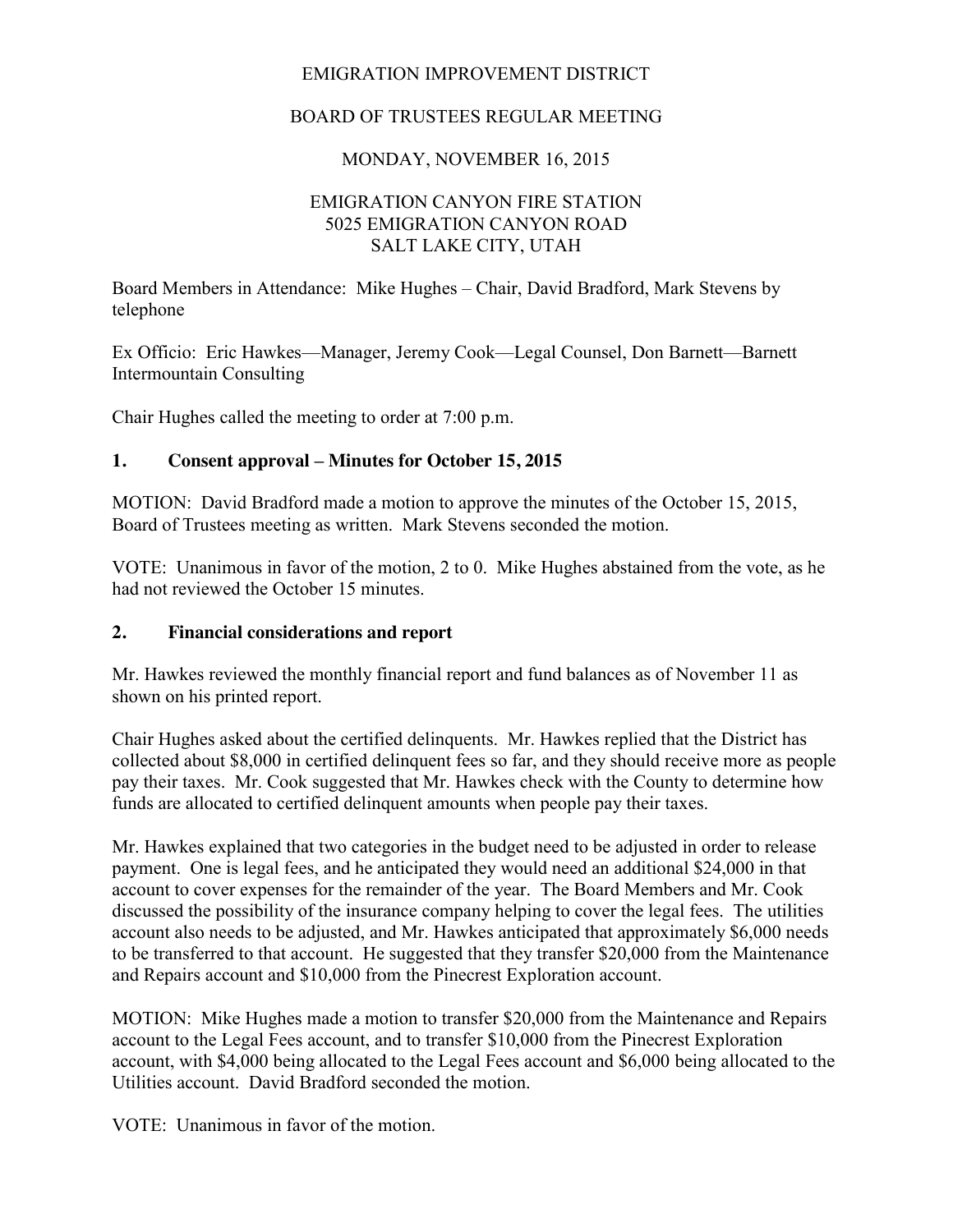Emigration Improvement District Board of Trustees Meeting November 16, 2015 Page 2 of 4

## **3. Concerns regarding FCOZ in Emigration Canyon and Salt Lake City approval**

Gary Bowen read from Salt Lake County Ordinance 19-72, Foothills and Canyons Overlay Zone, Section 19-72-020.D. He explained that the FCOZ ordinance was passed in the 1990's and is in the process of being amended. He stated that Curtis Woodward was invited to attend the Emigration Canyon Community Council meeting in October, and Mr. Bowen suggested some things that need to be added to the ordinance but did not mention this section. He explained his concerns about this section and noted that a Metro Township will be in place in the Canyon by 2017. He discussed the process he went through in 1998 with FCOZ to get his home remodeled and problems that others have had. In some cases, applicants are referred to Salt Lake City and denied because of this section of the FCOZ ordinance. He would like to see language in this section of the ordinance that other local water jurisdictions such as the EID have the same rights as Salt Lake City. He suggested that the Board invite Curtis Woodward to an EID meeting to discuss the changes to the FCOZ ordinance, especially with Emigration Canyon becoming a Metro Township, and he did not want Salt Lake City to have anything to do with it.

Mr. Barnett believed that had to do with the drinking water source protection zones for Salt Lake City, but that should actually go from the Division of Drinking Water to the County. Mr. Bowen believed it should be brought to the County's attention that this may be in conflict with State legislation regarding drinking water source protection. Because Emigration Canyon will be a Metro Township, something should be done to exempt the Canyon from this section of the ordinance, especially since the EID has the senior water rights in the Canyon.

Board Member Stevens was excused from the remainder of the meeting.

Board Member Bradford asked what process Mr. Bowen suggests. Mr. Bowen suggested that the Manager or one of the Trustees call the County to discuss this and ask that Emigration Canyon be exempted or that the EID should have territorial rights in Emigration Canyon. Chair Hughes felt they need to draft this in writing rather than verbally and requested that Mr. Cook draft proposed language to submit to the County before they amend the ordinance.

# **4. 2015 elections information and unofficial results**

Mr. Hawkes reported that the canvass of the election results must be done tomorrow and sent to the County before 8:00 p.m. He reported that he has already posted notice of a meeting for the canvass for tomorrow evening at 7:00 p.m.

# **5. Review and discussion of 2016 Budget**

Mr. Hawkes reviewed the proposed budget for 2016 and the amended 2015 budget. He explained each of the revenue accounts shown on his printed report in detail.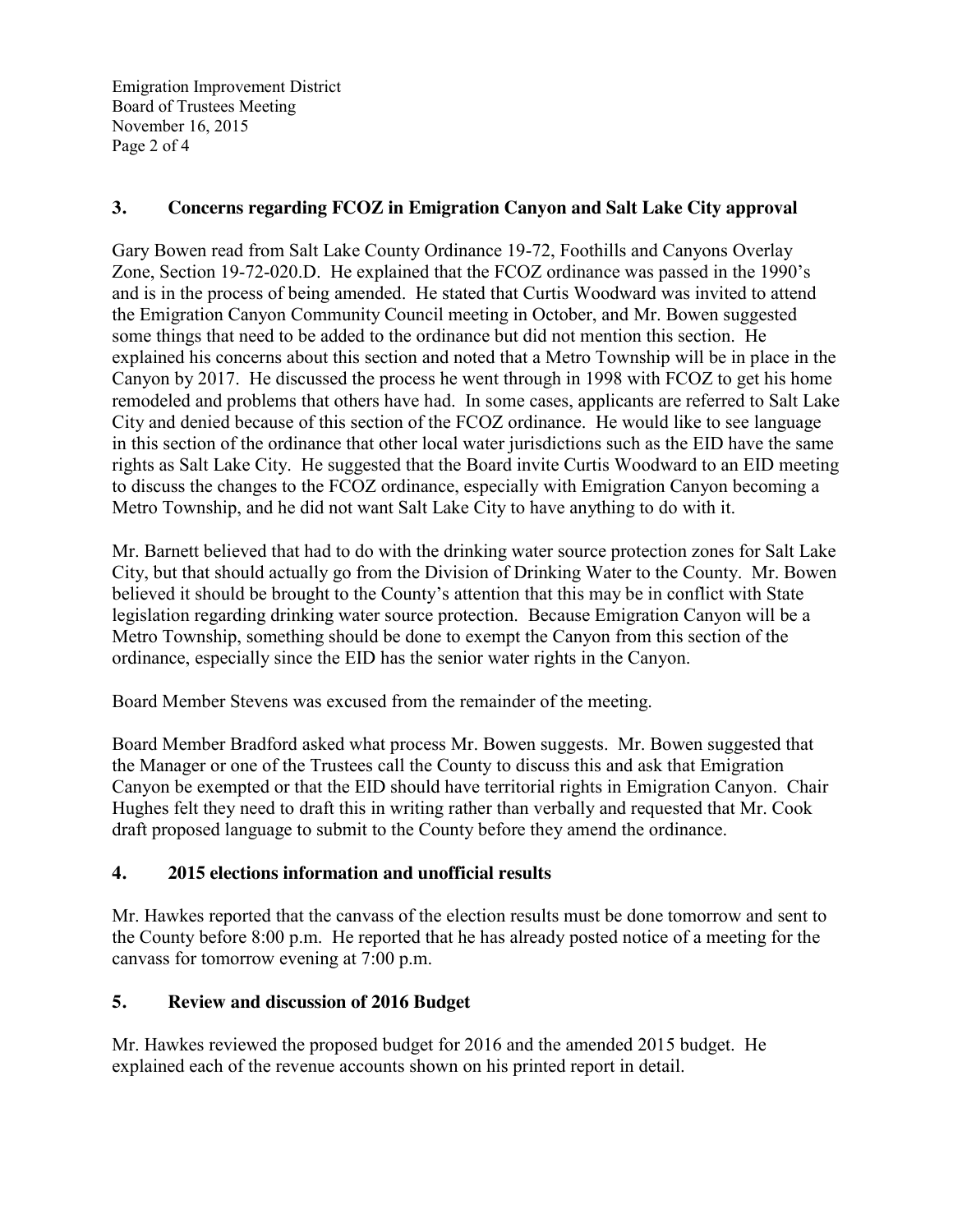Emigration Improvement District Board of Trustees Meeting November 16, 2015 Page 3 of 4

In the expense categories, the Board Members discussed the Pinecrest Exploration account, and it was suggested that they keep \$10,000 in that account. They also discussed the Hydrological Engineering and Consulting account and the need to file a permanent change application for the District's water sources and points of diversion and determined that they should budget \$40,000 in that account. The Board Members and Mr. Cook discussed the Legal Fees account and determined that it should remain at \$40,000 for 2016.

MOTION: David Bradford made a motion to adopt the proposed 2016 budget. Mike Hughes seconded the motion.

VOTE: Unanimous in favor of the motion. Mark Stevens was not present for the vote.

# **6. Open house – feasibility study update and report**

Brad Rasmussen from Aqua Engineering was not present, and this item was not discussed.

### **7. Water report and well levels**

Mr. Barnett reported that water usage continues to stay down for both total usage and per connection usage. He reported that the Brigham Fork well was not used to provide water in the system for the last month, but they continue to exercise it.

Mr. Hawkes reported that the wells are coming on about every other day. The well levels are 906 feet at Upper Freeze Creek, 214 feet at Brigham Fork, and 50 feet at Well 2.

### **8. Any items requested by the visiting public**

Board Member Bradford noted that the secretary who prepares the minutes will retire at the end of the year, and the Board has not discussed a replacement. Chair Hughes suggested that they advertise for the position, and Mr. Cook suggested that they put an RFP on the website to see if they get some proposals.

Steve Hook commented that this election had the highest voter turnout he has seen in Emigration Canyon. He asked if there is any voter information the Board could get from the County Clerk's office that would be helpful in terms of how certain areas of the Canyon voted. Mr. Cook and the Board Members were not aware of any data of that kind. Mr. Bowen noted that the County is in the process of dividing the Canyon into five districts, and in the future, it may be possible to get that type of information. Mr. Hook commented that it was interesting to see what was posted on the other candidates' website after the election and asked if the District can do anything to work with those candidates to get the lawsuit resolved. Mr. Cook replied that they cannot.

Kathy Christensen commented that she did everything she could think of to keep the current Board Members in office. She was extremely concerned about what would happen if two of the